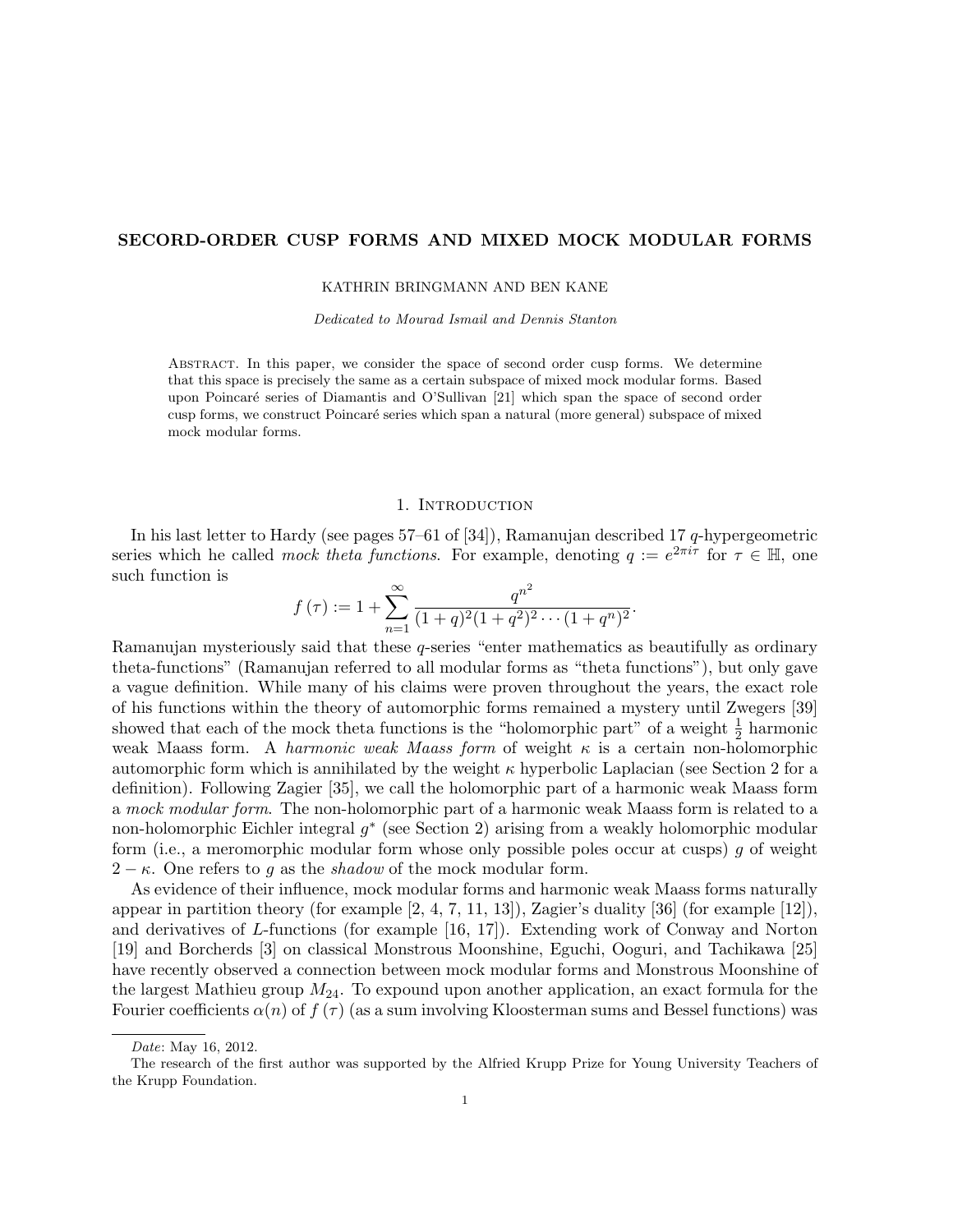conjectured by Andrews and Dragonette [1, 23]. Although this formula resembled those proven by Rademacher and Zuckerman [32, 33, 37] for coefficients of weakly holomorphic modular forms, no further progress was made for 40 years. The Andrews–Dragonette conjecture was finally resolved [11] by realizing  $\alpha(n)$  as the coefficients of a certain non-holomorphic Poincaré series. Such Poincaré series span the space  $H_{\ell}(N)$  of harmonic weak Maass forms of weight  $\ell$ for  $\Gamma_0(N)$  and in special cases can be shown to be the classical Poincaré series  $P_{m,\ell} \in M^1_{\ell}(N)$ (the space of weakly holomorphic modular forms of weight  $\ell$  for  $\Gamma_0 (N)$ ) defined in (4.2).

The notion of mock modular forms has recently been generalized to mixed mock modular forms. We call a holomorphic function h a mixed mock modular form of weight  $(2 - k, \ell)$  if there exist  $g_1, \ldots, g_n \in M^!_k(N)$  and  $f_1, \ldots, f_n \in M^!_{\ell}(N)$  so that

$$
\mathcal{M}_h := h + \sum_{i=1}^n g_i^* f_i \tag{1.1}
$$

transforms like a weight  $2 - k + \ell$  modular form on  $\Gamma_0(N)$ . As before,  $g^*$  is the non-holomorphic Eichler integral of g defined in (2.2). We denote the space comprised of weight  $(2 - k, \ell)$  mixed mock modular forms by  $\mathcal{M}_{2-k,\ell}(N)$  and the space of their completions (1.1) by  $M_{2-k,\ell}(N)$ . We define  $\mathscr{S}_{2-k,\ell}(N)$  to be the subspace of  $\mathscr{M}_{2-k,\ell}(N)$  consisting of those mixed mock modular forms which "vanish" at each cusp of  $\Gamma_0(N)$ . More precisely, we say that  $h \in \mathcal{M}_{2-k,\ell}(N)$ vanishes at a cusp  $\rho$  if the holomorphic part of the Fourier expansion of  $\mathcal{M}_h$  at  $\rho$  decays exponentially. The subspace  $\mathscr{M}^+_{2-k,\ell}(N)$  (resp.  $\mathscr{S}^+_{2-k,\ell}(N)$ ) of  $\mathscr{M}_{2-k,\ell}(N)$  (resp.  $\mathscr{S}_{2-k,\ell}(N)$ ) is characterized by the restriction that, in (1.1), every  $g_i \in S_k(N)$ . Define  $S_k^{\perp}(N)$  to be the subspace of  $M_k^{\{N\}}$  consisting of those elements for which the constant term of the Fourier expansion at each cusp is zero. Let  $\mathscr{S}_{2-k,\ell}^{\text{cusp}}(N) \subseteq \mathscr{S}_{2-k,\ell}(N)$  be the subspace precisely containing those mixed mock modular forms for which every  $g_i \in S_k^{\{1\}}(N)$  and every  $f_i \in S_\ell(N)$ .

Similarly to mock modular forms, mixed mock modular forms have appeared in a variety of fields. Answering a question of Kac, the first author and Ono (Theorem 1.1 of [14]) have proven that certain characters arising in affine Lie superalgebras are mixed mock modular forms. Exploiting the "modularity" of the Kac–Wakimoto characters, the first author and Folsom [5] have proven an asymptotic expansion near the cusp 0, improving upon the main term shown by Kac and Wakimoto [28].

Zwegers [38] observed that mock theta functions appear as coefficients of meromorphic Jacobi forms. More generally, motivated by their appearance in the quantum theory of black holes, Dabholkar, Murthy, and Zagier [20] have recently shown that the coefficients of meromorphic Jacobi forms with poles of order at most 2 are indeed related to mixed mock modular forms (see also [6]).

Analogous to the case of mock modular forms, the coefficients of mixed mock modular forms encode important arithmetic information. However, as proven by the first author and Mahlburg [9], the shape of the Fourier expansions of mixed mock modular forms differ from those of mock modular forms. The first author and Manschot [10] then used the method developed in [9] to prove exact formulas for the Euler numbers of certain moduli spaces. In addition to terms which resemble those given for mock modular forms, there are extra terms which do not appear as coefficients of known Poincaré series.

In hope of a better understanding of these coefficients, one would like to construct Poincaré series for the completions (1.1) of mixed mock modular forms. In this note, we set out to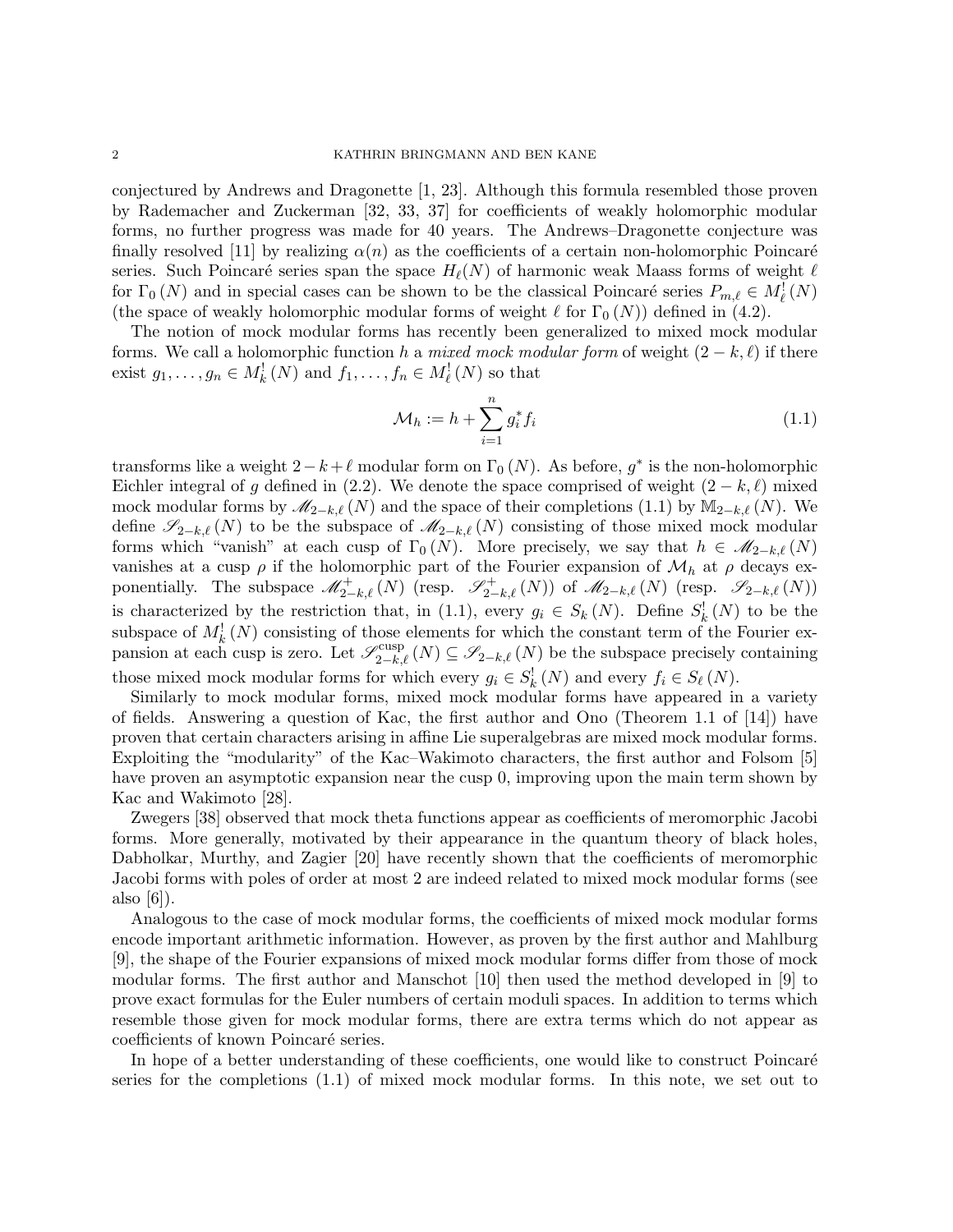construct Poincaré series of weight  $(2 - k, \ell)$  mock modular forms and their completions for some special cases of k and  $\ell$ .

Our motivation comes from a link between mixed mock modular forms and so-called weight  $\ell$  second-order cusp forms. Second-order modular forms, initially studied by Kleban and Zagier [29] while investigating crossing probabilities in percolation models, and by Chinta, Diamantis, and O'Sullivan [18] while studying Eisenstein series with modular symbols, are essentially holomorphic functions on H which, instead of satisfying modularity, "fail to be modular" by a usual cusp form (see (2.6)). A precise definition of second-order cusp forms is given in Definition 2.2 and the space of second-order cusp forms is denoted  $S_{\ell}^{(2)}$  $\ell^{(2)}(N)$ . Weight  $\ell$  second-order cusp forms turn out to be weight  $(0, \ell)$  mixed mock modular forms.

**Theorem 1.1.** For  $\ell \geq 4$  and  $N \in \mathbb{N}$ , one has

$$
\mathcal{S}_{0,\ell}^{cusp}(N) = S_{\ell}^{(2)}(N).
$$

Having established the relationship between second-order cusp forms and mixed mock modular forms, whenever  $\ell > k \geq 2$ , we are able to mimic the construction of Poincaré series for secondorder modular forms by Diamantis and O'Sullivan [21] in order to define Poincaré series for mixed mock modular forms of weight  $(2 - k, \ell)$ . For notational simplicity, we only address the case  $N = 1$  in this note and, for brevity, omit the level in our notation (e.g.,  $M_k^!$  instead of  $M_k^{\{1\}}(1)$ . For  $m \in \mathbb{Z}$  and  $g \in S_k$  (the subspace of  $M_k^{\{1\}}$  consisting of cusp forms) the shadow of a mock modular form with completion  $M \in H_{2}^{+}$  $_{2-k}^{+}$  (the subspace of  $H_{2-k}$  consisting of those harmonic weak Maass forms which map to cusp forms under the anti-holomorphic differential operator  $\xi_{2-k} := 2iy^{2-k}\frac{\partial}{\partial \overline{\tau}}$  we construct a mixed mock modular form Poincaré series  $Q_{m,2-k,\ell}^M$ in (4.5) and a Poincaré series  $P_{m,2-k,\ell}^{M}$  for its completion in (4.1).

**Theorem 1.2.** Suppose that  $\ell > k \geq 12$  are integers and  $m \in \mathbb{Z}$ . If  $M \in H_{2}^+$  $_{2-k}^+$ , then

$$
P_{m,2-k,\ell}^M - M^- P_{m,\ell} \in \mathscr{S}_{2-k,\ell}^+
$$

(so that  $P_{m,2-k,\ell}^M \in \mathbb{M}_{2-k,\ell}$ ) and

$$
P_{m,2-k,\ell}^M - MP_{m,\ell} \in M_{2-k+\ell}^!
$$

Here M<sup>−</sup> is the non-holomorphic part (see Section 2 for the definition). Furthermore, the space  $\mathscr{S}^+_{2-k,\ell}$  (resp.  $\mathscr{M}^+_{2-k,\ell}$ ) is spanned by the holomorphic functions  $P_{m,2-k,\ell}^M - M^-P_{m,\ell}$  and the classical Poincaré series  $P_{r,2-k+\ell}$  with  $r \in \mathbb{N}$  (resp.  $r \in \mathbb{Z}$ ).

Remark. Although we only address Poincaré series of level 1, one can construct analogous such functions for  $k > 2$  and arbitrary level N which vanish in all but one cusp. However, the generalization to higher level does not display any interesting new behavior, so we choose  $N = 1$ to avoid obfuscating technical details while still demonstrating the essense of the construction. For  $k = 2$ , the arbitrary level N version of the Poincaré series  $Q_{m,2-k,\ell}^M$  was defined by Diamantis and O'Sullivan [21] in the context of second-order modular forms.

# **ACKNOWLEDGEMENTS**

The authors thank N. Diamantis for useful comments which aided the exposition.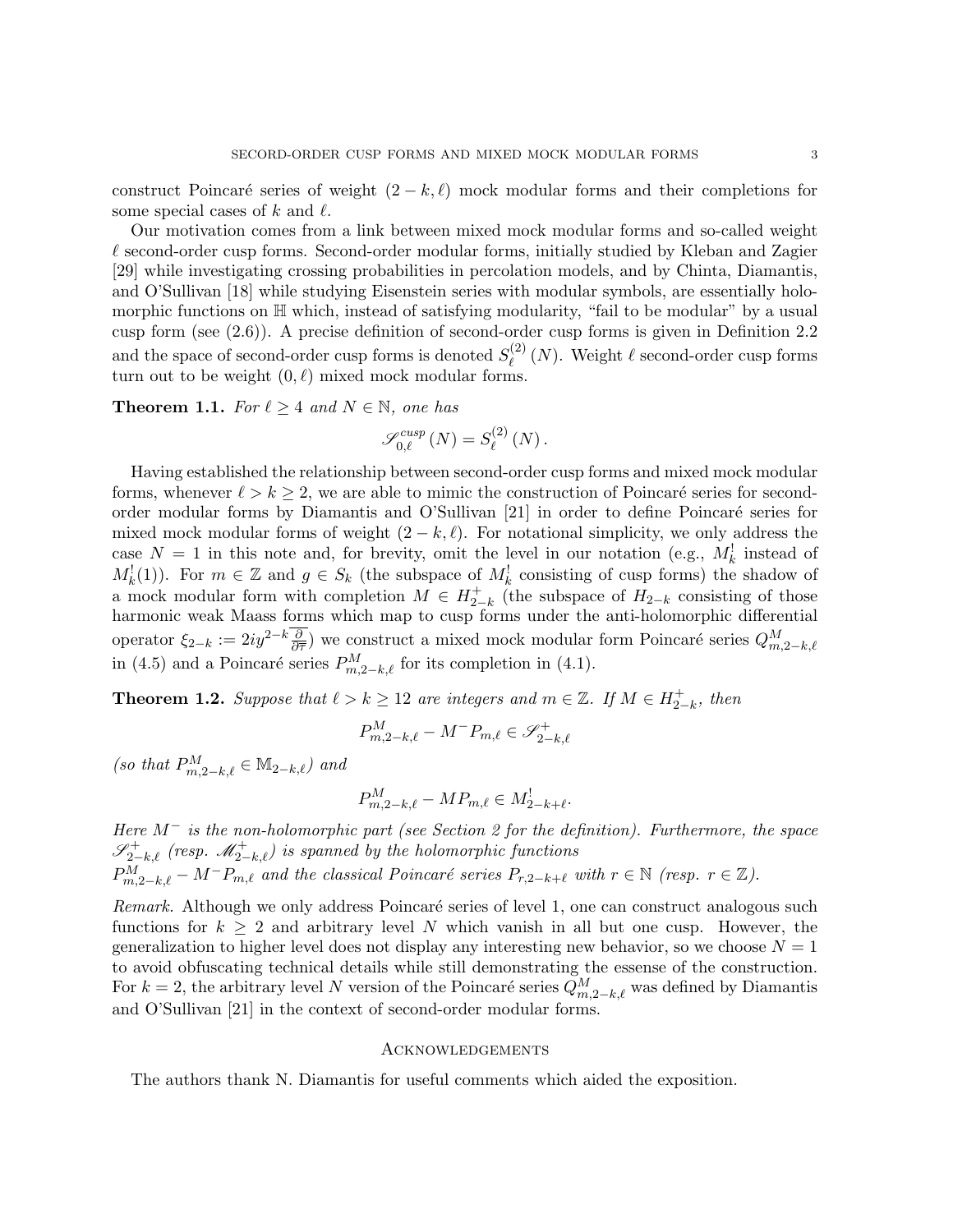# 2. Background on Harmonic weak Maass forms and second-order cusp forms

In this section we recall the definitions of harmonic weak Maass forms and second-order cusp forms as well as their properties which are necessary for our purposes. Good background references for harmonic weak Maass forms and second-order cusp forms are [15] and [18], respectively.

As in the case of usual modular forms, for a function  $h : \mathbb{H} \to \mathbb{C}$  and  $\gamma = \begin{pmatrix} a & b \\ c & d \end{pmatrix} \in SL_2(\mathbb{Z}),$ one defines the weight  $\ell \in \mathbb{Z}$  slash-operator  $|_{\ell}$  by

$$
h\Big|_{\ell} \gamma\left(\tau\right) := j\left(\gamma,\tau\right)^{-\ell} h\left(\frac{a\tau+b}{c\tau+d}\right),\tag{2.1}
$$

where  $j(\gamma, \tau) := c\tau + d$ . As usual, we write  $\tau = x + iy \in \mathbb{H}$  with  $x, y \in \mathbb{R}$ . For  $k \in \mathbb{Z}$ , the weight  $2 - k$  hyperbolic Laplacian is defined by

$$
\Delta_{2-k} := -y^2 \left( \frac{\partial^2}{\partial x^2} + \frac{\partial^2}{\partial y^2} \right) + i (2 - k) y \left( \frac{\partial}{\partial x} + i \frac{\partial}{\partial y} \right).
$$

**Definition 2.1.** For  $k \in 2\mathbb{N}$ , a harmonic weak Maass form  $M : \mathbb{H} \to \mathbb{C}$  of weight  $2 - k \in \mathbb{Z}$  for  $\Gamma_0(N) \subseteq SL_2(\mathbb{Z})$  is a real analytic function satisfying:

- (1)  $M|_{2-k}\gamma(\tau) = M(\tau)$  for every  $\gamma \in \Gamma_0(N)$ .
- (2)  $\Delta_{2-k} (M) = 0.$
- (3) M has at most linear exponential growth at each cusp of  $\Gamma_0(N)$ .

The weight  $2-k$  hyperbolic Laplacian is related to the anti-holomorphic differential operator  $\xi_{2-k}$  through

$$
\Delta_{2-k} = -\xi_k \xi_{2-k}.
$$

In particular, holomorphic functions are annihilated by  $\Delta_{2-k}$ , since they are annihilated by  $\xi_{2-k}$ . We define  $H_{2-k}(N)$  to be the space of harmonic weak Maass forms of weight  $2-k$  and level N and  $H_{2-}^+$  $\mathcal{L}_{2-k}^+(N) \subseteq H_{2-k}(N)$  to be the subspace of those  $M \in H_{2-k}(N)$  for which  $\xi_{2-k}(M) \in S_k(N)$ . Each  $M \in H_{2-k}(N)$  naturally splits into a holomorphic part and a non-holomorphic part. To describe this decomposition, we define the non-holomorphic Eichler integral of  $g \in S_k(N)$  by

$$
g^*(\tau) := \left(\frac{1}{2i}\right)^{k-1} \int_{-\overline{\tau}}^{i\infty} (z+\tau)^{k-2} \overline{g(-\overline{z})} dz.
$$
 (2.2)

The operator defined in (2.2) is clearly antilinear. More generally, suppose that

$$
g(\tau) = \sum_{n \neq 0} a(n)q^n \in S_k^!(N).
$$

In this case one defines

$$
g^{*}(\tau) := -(4\pi)^{1-k} \sum_{n \neq 0} \overline{a(-n)} n^{1-k} \Gamma(k-1; -4\pi ny) q^{n},
$$

where for  $z \in \mathbb{C}$ ,  $\Gamma(k-1; z) := \int_{z}^{\infty} e^{-t} t^{k-2} dt$  is the *incomplete gamma function*. For each  $M \in H_{2-k}(N)$  there exists a unique  $g \in M_k^1(N)$  such that  $M - g^*$  is holomorphic. Conversely, for every  $g \in M_k^!(N)$ , there exists  $M \in H_{2-k}(N)$  with  $\xi_{2-k}(M) = g$  (see [15]). One refers to  $M^- := g^*$  as the non-holomorphic part of M and  $M^+ := M - g^*$  as the holomorphic part of M. Since  $\xi_{2-k}$  annihilates holomorphic functions, the function g may be determined by

$$
\xi_{2-k}(M) = \xi_{2-k}(g^*) = g.
$$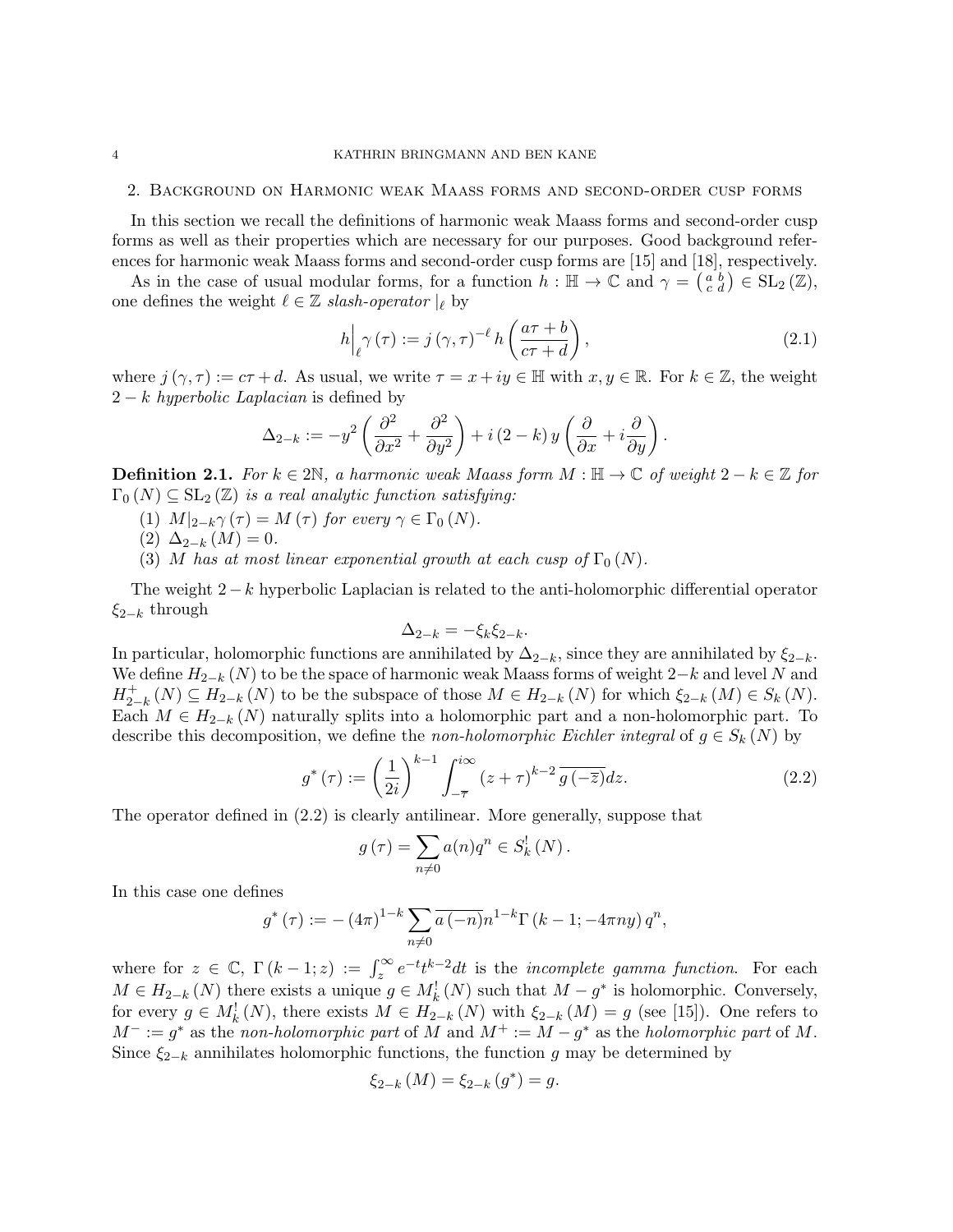Similarly,  $M \in H_{2-k}(N)$  has a Fourier expansion at the other cusps of  $\Gamma_0(N)$  from which one may define a holomorphic and non-holomorphic part at each cusp. The operator  $\xi_{2-k}$  is complemented by the differential operator  $D^{k-1}$ , where  $D := \frac{1}{2\pi i}$  $\frac{\partial}{\partial \tau}$ . Bol's identity ([31], see also [24]) states that

$$
D^{k-1} (H_{2-k} (N)) \subseteq M_k^!(N).
$$

Furthermore, a direct calculation shows that

$$
D^{k-1}(g^*) = 0.\t\t(2.3)
$$

Hence for every  $M \in H_{2-k}(N)$ ,

$$
D^{k-1}(M) = D^{k-1}(M^+) \in M_k^!(N).
$$
\n(2.4)

The other automorphic objects which we relate in this note to harmonic weak Maass forms are n-th order (specifically, second-order) cusp forms, which we now define inductively. Denote the space of *n*-th order cusp forms of weight k and level N by  $S_k^{(n)}$  $\binom{n}{k}$   $(N)$ .

Definition 2.2. Define  $S_k^{(0)}$  $k_k^{(0)}(N) := \{0\}$  and for  $n \geq 1$  a holomorphic function  $h : \mathbb{H} \to \mathbb{C}$  is an n-th order cusp form of weight k and level N if the following hold:

(1) The function h satisfies the transformation property

$$
h\Big|_{k} (\gamma - 1) \in S_{k}^{(n-1)} (N)
$$
\n(2.5)

for every  $\gamma \in \Gamma_0(N)$ .

(2) For each cusp  $\rho$  of  $\Gamma_0(N)$  there exists  $c \in \mathbb{R}^+$  such that

$$
f\Big|_{k} \sigma_{\rho}(\tau) \ll e^{-cy}
$$

as  $y \to \infty$  uniformly in x. Here  $\sigma_{\rho} \in SL_2(\mathbb{Z})$  is the scaling matrix which maps i $\infty$  to  $\rho$ . (3) For every parabolic element  $\gamma \in \Gamma_0(N)$ , one has

$$
h\Big|_k(\gamma - 1) = 0.
$$

For  $n=1$ , one has  $S_k^{(1)}$  $\chi_k^{(1)}(N) = S_k(N)$  (for example, see Lemma 2 of [22]) so that, for every  $\gamma \in \Gamma_0(N)$ , the second-order cusp forms  $(n = 2)$  satisfy the transformation property

$$
h\Big|_{k} \left(\gamma - 1\right) \in S_{k} \left(N\right). \tag{2.6}
$$

In other words, for any  $\gamma_1, \gamma_2 \in \Gamma_0(N)$ ,

$$
h\Big|_k (\gamma_1 - 1) (\gamma_2 - 1) = 0,
$$

from which second-order modular forms obtain their nomenclature.

To aid the reader, we now give a brief summary of the spaces of functions which are of interest in this paper. These are denoted as follows:

- (1)  $M_k^!$ : Weakly holomorphic modular forms and the subspaces
	- $S_k^!$ : consisting of those  $f \in M_k^!$  for which the constant term of the Fourier expansion at every cusp is zero,
	- $M_k$ : holomorphic modular forms,
	- $S_k$ : cusp forms.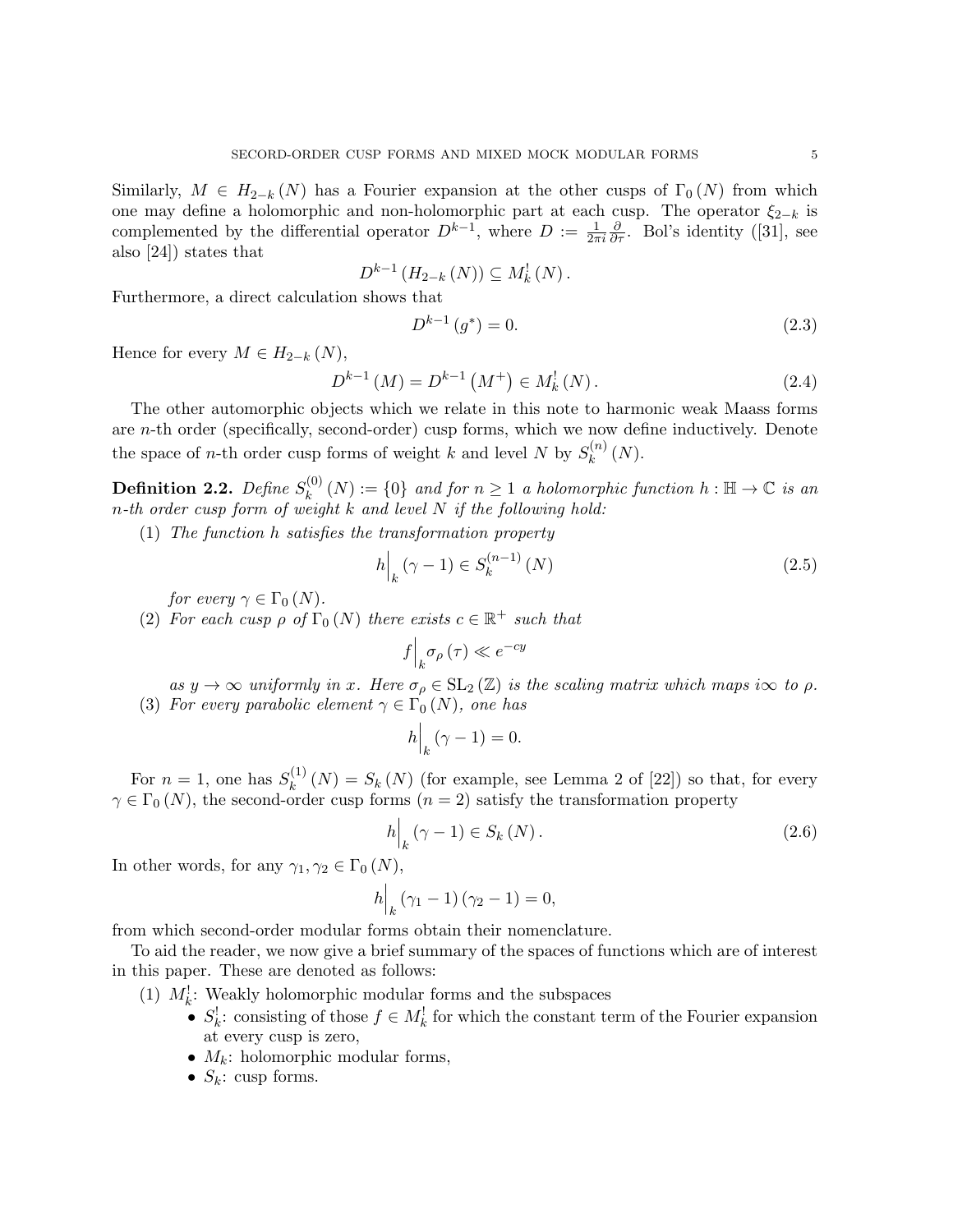- (2)  $H_{2-k}(N)$ : The space of harmonic weak Maass forms of weight  $2-k$  and level N together with the subspace
- $(3)$   $H_{2}^{+}$ <sup>+</sup><sub>2−k</sub> (N): The space consisting of those  $M \in H_{2-k}$  for which  $\xi_{2-k}(M) \in S_k(N)$ .
- (4)  $\mathcal{M}_{2-k,\ell}(N)$ : Weight  $(2-k,\ell)$  mixed mock modular forms of level N and the following subspaces, defined by the restrictions of  $g_i$  and  $f_i$  in (1.1) and growth conditions at the cusps of  $\Gamma_0(N)$ :

| subspace                                                                     | $q_i$         |                 | growth at cusps            |
|------------------------------------------------------------------------------|---------------|-----------------|----------------------------|
| $\mathscr{M}^+_{2-k,\ell}(N)$                                                | $S_k(N)$      | $M_\ell^!(N)$   | at most linear exponential |
| $\mathscr{S}_{2-k,\ell}(N)$                                                  | $M_k^!(N)$    | $M_{\ell}^!(N)$ | vanishes                   |
|                                                                              | $S_k(N)$      | $M_{\ell}^!(N)$ | vanishes                   |
| $\mathscr{S}_{2-k,\ell}^{+}(N)$<br>$\mathscr{S}_{2-k,\ell}^{\text{cusp}}(N)$ | $S_k^!$ $(N)$ | $S_{\ell}(N)$   | vanishes                   |

- (5) M<sub>2−k</sub> $\ell$  (N): The space consisting of all completions  $\mathcal{M}_h$  (from (1.1)) of every  $h \in$  $\mathscr{M}_{2-k,\ell}\left( N\right)$ .
- $(6) S_k^{(n)}$  $\kappa^{(n)}$ : The space of *n*-th order cusp forms.

# 3. Relating second-order cusp forms and mixed mock modular forms

This section is devoted to establishing the connection between second-order cusp forms and mixed mock modular forms. In order to prove Theorem 1.1, we require two lemmas. The following lemma may be known to the experts, but does not appear to be stated in this form in the literature. The proof we give here is based upon an operator defined in Section 1.1 of [8].

**Lemma 3.1.** If  $k \in 2\mathbb{N}$  and  $g \in S_k^{\perp}(N)$ , then there exists a constant  $c \in \mathbb{C}$  (unique for  $k > 2$ ) such that  $g^* + c \in H_{2-k}(N)$  if and only if  $g \in D^{k-1}(M_{2-k}^!(N)).$ 

Remark. Suppose that  $k > 2$ . For  $g \in D^{k-1}(M^!_{2-k}(N))$ , the constant c satisfying  $g^* + c \in$  $H_{2-k}(N)$  may be given explicitly in terms of the *principal part of g* (the terms in the Fourier expansion which exhibit growth) at every cusp. Moreover, if  $M \in M^!_{2-k}(N)$  has constant coefficient  $c_M$  and satisfies  $g = D^{k-1}(M)$ , then

$$
c = \frac{(k-2)!}{(-4\pi)^{k-1}} c_M.
$$

*Proof.* First suppose that there exists a constant c such that  $g^* + c \in H_{2-k}(N)$ . By (an extension, to include  $k = 2$  and arbitrary growth towards all cusps, of) Theorem 1.1 of [8], there exists an involution F on  $H_{2-k}(N)$  such that for every  $\mathcal{M} \in H_{2-k}(N)$ , we have

$$
\frac{(-4\pi)^{k-1}}{(k-2)!}D^{k-1}(\mathcal{M}) = \xi_{2-k}(\mathcal{F}(\mathcal{M})).
$$
\n(3.1)

Choosing  $\mathcal{M} = \widetilde{M} := \mathcal{F}(g^* + c)$ , (3.1) (together with the fact that  $\mathcal{F}$  is an involution) yields

$$
g = \xi_{2-k} \left( g^* + c \right) = \frac{(-4\pi)^{k-1}}{(k-2)!} D^{k-1} \left( \widetilde{M} \right). \tag{3.2}
$$

Moreover, after applying (3.1) with  $\mathcal{M} = g^* + c$ , (2.3) implies that

$$
\xi_{2-k}\left(\widetilde{M}\right) = \frac{(-4\pi)^{k-1}}{(k-2)!}D^{k-1}\left(g^*+c\right) = 0.
$$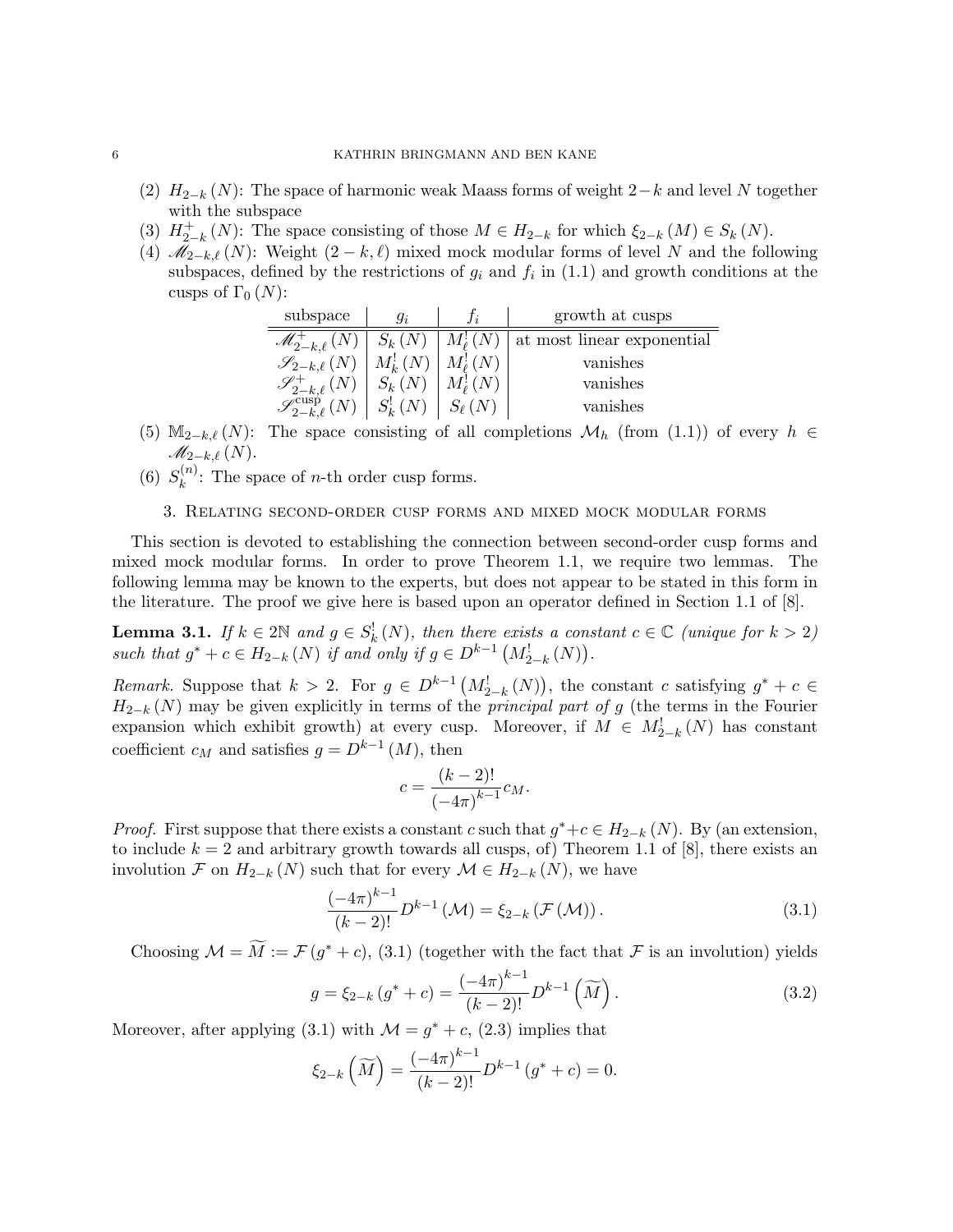By Proposition 3.2 of [15], the kernel of  $\xi_{2-k}$  is  $M_{2-k}^{\dagger}(N)$ , and hence one concludes that  $\widetilde{M} \in$  $M_{2-k}^{\dagger}(N)$ . Therefore  $g \in D^{k-1}(M_{2-k}^{\dagger}(N))$  by (3.2).

Conversely, assume that  $g \in D^{k-1}(M^!_{2-k}(N))$  and choose  $M \in M^!_{2-k}(N)$  so that  $g =$  $D^{k-1}(\widetilde{M})$ . Then  $M := \frac{(k-2)!}{(-4\pi)^{k-1}}$  $\frac{(k-2)!}{(-4\pi)^{k-1}} \mathcal{F}(\widetilde{M})$  satisfies  $M^- = g^*$  by (3.1). Furthermore, (2.4) and (3.1) imply that

$$
D^{k-1}(M^{+}) = D^{k-1}(M) = \xi_{2-k}(\widetilde{M}) = 0,
$$

because  $\xi_{2-k}$  annihilates holomorphic functions. One concludes that  $M^+$  is a polynomial in  $\tau$  of degree at most  $k-2$  as well as a q-series, and hence a constant  $c \in \mathbb{C}$ . Thus  $g^* + c \in H_{2-k}(N)$ . This completes the proof of the lemma.

Before stating our second lemma, recall that  $D(M_0^!(N)) \subseteq S_2^!(N)$  by (2.4). Furthermore, Theorem 1 of [26] states that

$$
\overline{S}_{2}^{!}(N):=S_{2}^{!}(N)\left/D\left(M_{0}^{!}(N)\right)\right)
$$

has a basis of Hecke eigenforms and  $\dim\left(\overline{S}_{2}^{!}\right)$  $\binom{!}{2}(N)$  = 2d, where  $d := \dim(S_2(N))$ . As standard, we slightly abuse notation throughout by writing  $g \in \overline{S}_2^!$  $2(N)$  to mean a representative  $g \in S_2^!(N)$ of the coset.

**Lemma 3.2.** Suppose that  $N, \ell \in \mathbb{N}$  with  $\ell \geq 4, \{g_1, \ldots, g_{2d}\}$  is a basis of  $\overline{S}_2^!$  $2(N)$  and  $\{f_1, \ldots, f_n\}$ is a basis of  $S_{\ell}(N)$ . Then for  $c_{i,j} \in \mathbb{C}$   $(1 \leq i \leq n, 1 \leq j \leq 2d)$ ,

$$
\mathcal{M} := \sum_{i=1}^n \sum_{j=1}^{2d} c_{i,j} g_j^* f_i
$$

is an element of  $\mathbb{M}_{0,\ell}(N)$  if and only if  $c_{i,j} = 0$  for every i, j.

*Proof.* If  $c_{i,j} = 0$  for every i, j, then  $0 = \mathcal{M} \in M_{0,\ell}(N)$  trivially.

Conversely assume that  $\mathcal{M} \in M_{0,\ell}(N)$ . Then for every  $\gamma = \begin{pmatrix} a & b \\ c & d \end{pmatrix} \in \Gamma_0(N)$ , the weight  $\ell$ modularity of  $\mathcal M$  and every  $f_i$  imply that

$$
0 = \mathcal{M}\Big|_{\ell} \left(\gamma - 1\right)\left(\tau\right) = \sum_{i=1}^{n} \sum_{j=1}^{2d} c_{i,j} \left(g_j^* \left(\frac{a\tau + b}{c\tau + d}\right) - g_j^* \left(\tau\right)\right) f_i \left(\tau\right). \tag{3.3}
$$

However, for each  $g \in S_2(N)$ , one can show that

$$
g^* \left( \frac{a\tau + b}{c\tau + d} \right) = g^* \left( \tau \right) + c_{\gamma, g} \tag{3.4}
$$

for some  $c_{\gamma,g} \in \mathbb{C}$  (for example, see [30]). Therefore by (3.3), we have

$$
\sum_{i=1}^{n} \left( \sum_{j=1}^{2d} c_{i,j} c_{\gamma,g_j} \right) f_i(\tau) = 0.
$$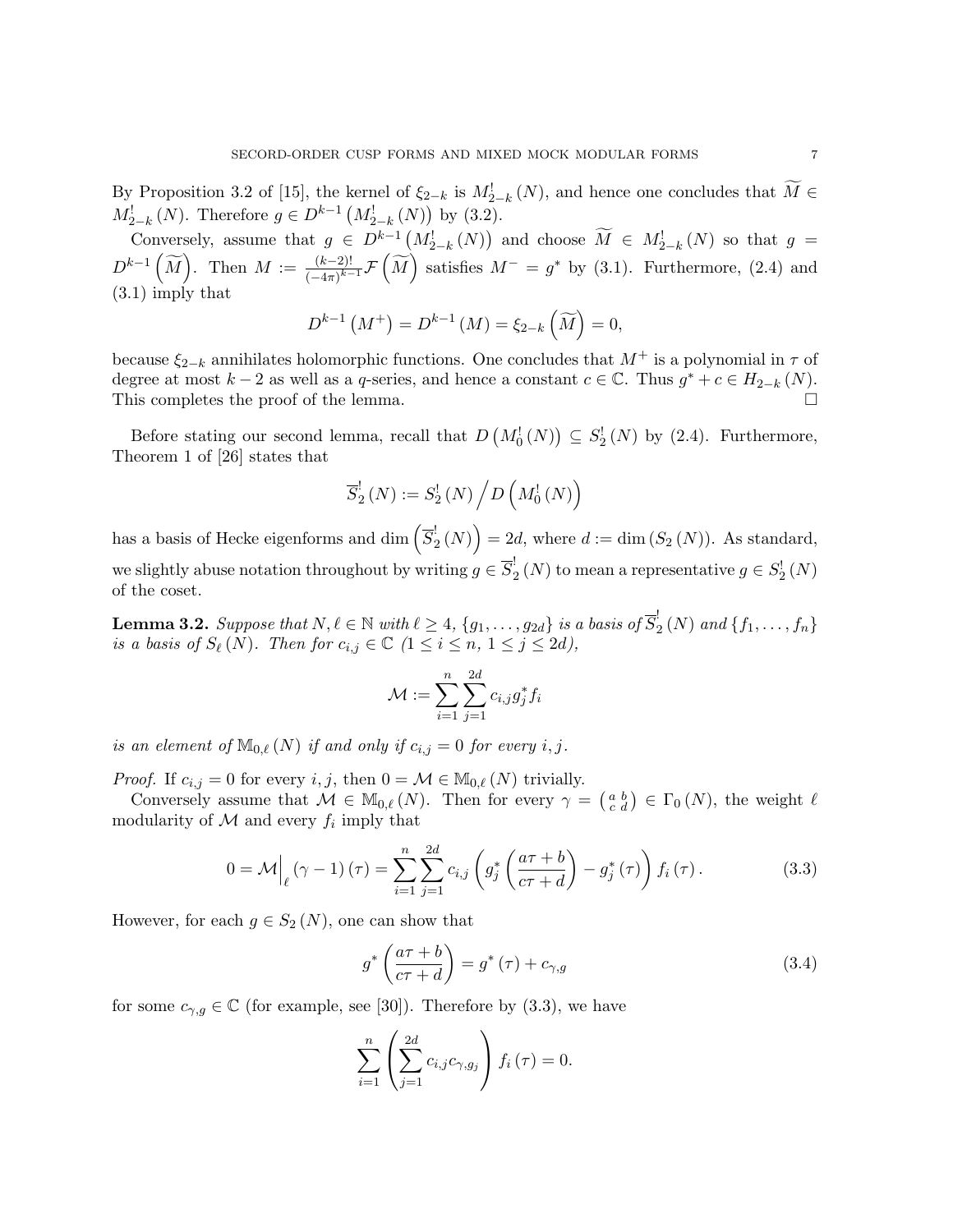Since  $f_1, \ldots, f_n$  are linearly independent, it follows that

$$
\sum_{j=1}^{2d} c_{i,j} c_{\gamma, g_j} = 0.
$$

One concludes that

$$
\sum_{j=1}^{2d} c_{i,j} g_j^* \in H_0(N) .
$$

Therefore, Lemma 3.1 implies that

$$
\sum_{j=1}^{2d} \overline{c_{i,j}} g_j \in D\left(M_0^!(N)\right).
$$

Because  $g_1, \ldots, g_{2d}$  form a basis for  $\overline{S}_2^!$  $c_2(N)$ , we deduce by linear independence that  $c_{i,j} = 0$ , completing the proof.

We are now ready to prove Theorem 1.1.

*Proof of Theorem 1.1.* Suppose that  $h \in \mathscr{S}_{0,\ell}^{\text{cusp}}(N)$  and define its completion  $\mathcal{M}_h$  as in (1.1), with  $g_1, \ldots, g_n \in S_2^!$  (N) and  $f_1, \ldots, f_n \in S_\ell(N)$ . Combining (3.4) with the automorphicity of  $\mathcal{M}_h$  and every  $f_i$ , one concludes that

$$
h\Big|_{\ell}(\gamma - 1) = -\sum_{i=1}^{n} c_{\gamma, g_i} f_i \in S_{\ell}(N).
$$
 (3.5)

This is precisely the transformation law (2.6) for second-order modular forms. By considering every  $M \in H_0(N)$  as a component of a vector-valued automorphic form of level 1, one can prove, analogously to (3.4), that for every  $g \in S_2(N)$  and  $\gamma = \begin{pmatrix} a & b \\ c & d \end{pmatrix} \in SL_2(\mathbb{Z})$  there exist  $g_{\gamma} \in S_2(N)$ and  $c_{\gamma,g} \in \mathbb{C}$  such that

$$
g^* \left( \frac{a \tau + b}{c \tau + d} \right) = g^*_{\gamma} (\tau) + c_{\gamma, g}.
$$

Similarly, considering  $f \in S_{\ell}(N)$  as a component of a vector-valued modular form, one may prove that, for every  $\gamma \in SL_2(\mathbb{Z})$ ,  $f_{\gamma} := f|_{\ell} \gamma$  is a cusp form of weight  $\ell$ . Since  $c_{\gamma,q}$  is a constant, one can show that h has a Fourier expansion in every cusp (note that this argument does not work for  $k > 2$ ). Furthermore, denoting  $g_{i,\gamma} := (g_i)_{\gamma}$  and  $f_{i,\gamma} := (f_i)_{\gamma}$ , for every  $\gamma \in SL_2(\mathbb{Z})$ , one has

$$
h\Big|_{\ell}\gamma = \mathcal{M}_h\Big|_{\ell}\gamma - \sum_{i=1}^n \left(g_{i,\gamma}^* + c_{\gamma,g_i}\right)f_{i,\gamma}.\tag{3.6}
$$

Because  $h \in \mathscr{S}_{0,\ell}^{\text{cusp}}(N) \subseteq \mathscr{S}_{0,\ell}(N)$ , the holomorphic part of  $\mathcal{M}_h|_{\ell}$  decays exponentially by assumption. Furthermore, since each  $f_{i,\gamma}$  vanishes towards every cusp and every  $g_{i,\gamma}^* f_{i,\gamma}$  does not contribute to the holomorphic part, it follows that  $h|_{\ell} \gamma$  exponentially decays. Hence condition  $(2)$  of Definition 2.2 is satisfied and h is a second-order cusp form.

In Theorem 2.2 of [21], Diamantis and O'Sullivan prove that

$$
\dim\left(S_{\ell}^{(2)}(N)\right) = (2d+1)\dim\left(S_{\ell}(N)\right),\tag{3.7}
$$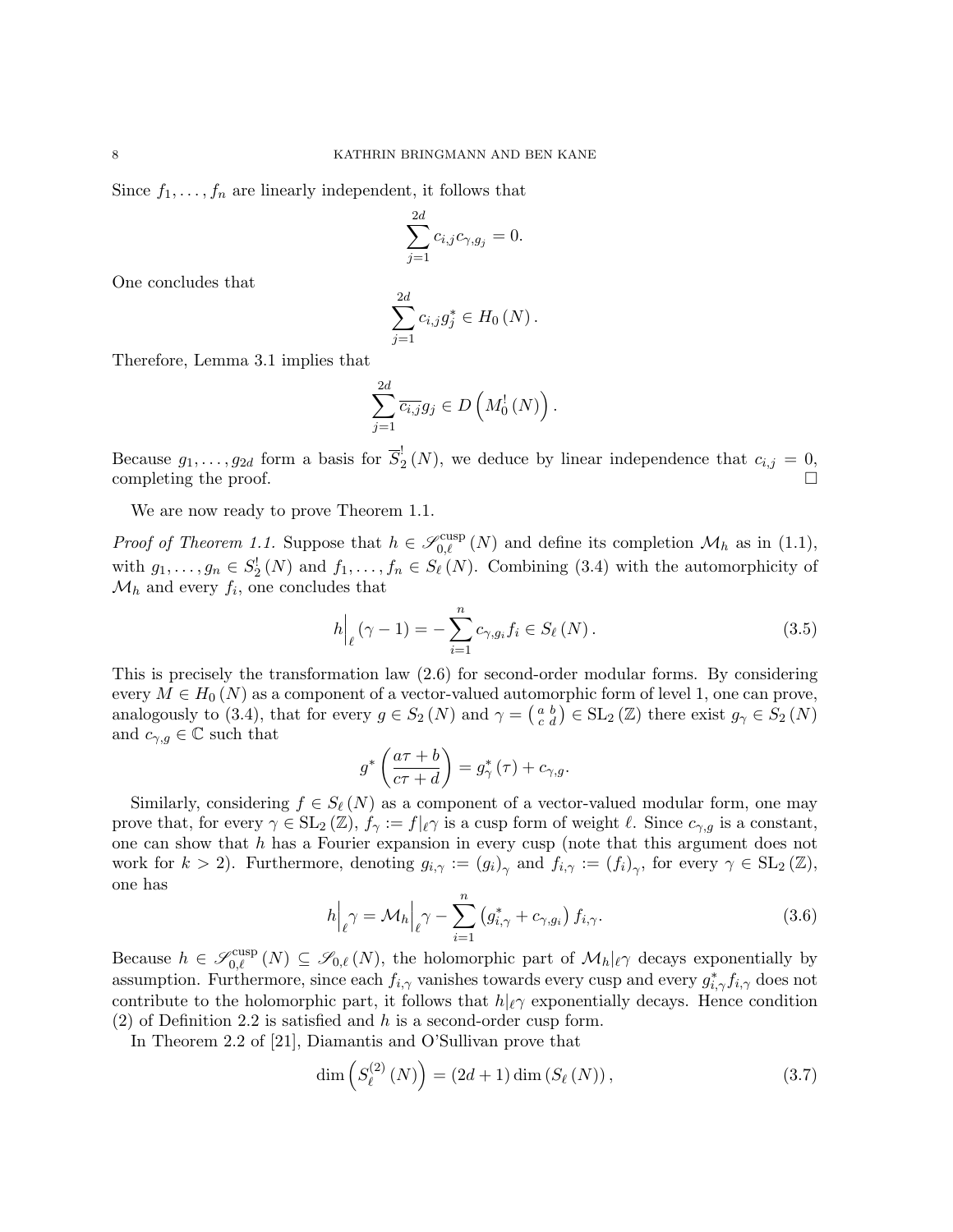where we recall that  $d = \dim (S_2(N))$ . It hence remains to prove that

$$
\dim\left(\mathcal{S}_{0,\ell}^{\text{cusp}}\left(N\right)\right) = \left(2d+1\right)\dim\left(S_{\ell}\left(N\right)\right). \tag{3.8}
$$

We next prove that for every  $g \in \overline{S}_2^!$  $j_2(N)$  and  $f \in S_{\ell}(N)$  (possibly with  $g = 0$ ),

$$
S_{f,g} := \left\{ h \in \mathscr{S}_{0,\ell}^{\text{cusp}}\left(N\right) : h + g^*f \in \mathbb{M}_{0,\ell}\left(N\right) \right\}
$$

has the same dimension as  $S_{\ell}(N)$ . By Lemma 3.2, we may then conclude (3.8) by letting g and f run through basis elements of  $\overline{S}_2^!$  $2(N)$  and  $S_{\ell}(N)$ , respectively. Note that from  $(3.6)$  one may conclude that every  $h \in S_{f,g}$  vanishes at each cusp. For every  $h_1, h_2 \in S_{f,g}$ , the (exponential) decay at each cusp together with the automorphicity of  $h_1 - h_2$  implies that  $h_1 - h_2 \in S_{\ell}(N)$ . Conversely, for every  $h \in S_{f,g}$ ,

$$
\left\{h+\widetilde{f}:\widetilde{f}\in S_{\ell }\left(N\right)\right\}\subseteq S_{f,g}.
$$

Thus, to determine the dimension of  $S_{f,g}$ , it is enough to show that  $S_{f,g}$  is not empty. By the surjectivity of  $\xi_0$  onto  $S_2^!(N)$ , proven by Bruinier and Funke [15], one may choose  $M \in H_0(N)$ with  $\xi_0(M) = g$  (so that the non-holomorphic part of M is  $g^* = M^-$ ). Therefore  $h_0 := M^+ f \in$  $\mathcal{M}_{0,\ell}(N)$  because

$$
h_0 + g^* f = M^+ f + M^- f = M f \in M_{0,\ell}(N) .
$$

In order to augment  $h_0$  so that it vanishes at each cusp, one must subtract a weakly holomorphic modular form which cancels the growth at each cusp. Indeed (since  $\ell > 2$ ), for each cusp  $\rho$  of  $\Gamma_0(N)$  and  $m \geq 0$ , there is a distinguished element  $f_{m,\rho} \in M_{\ell}^1(N)$  (for example, see Chapter 3 of [27]) which grows towards  $\rho$  like  $q^{-\frac{m}{t_{\rho}}}$  and vanishes towards every other cusp, where  $t_{\rho}$  is the cusp width of  $\rho$ . Since  $h_0$  has a Fourier expansion at each cusp, one may subtract an appropriate linear combination of these  $f_{m,\rho}$  from  $h_0$  to obtain an element  $h \in \mathscr{S}_{0,\ell}^{\text{cusp}}(N)$ .

# 4. POINCARÉ SERIES OF MIXED WEIGHT  $(2 - k, \ell)$

In this section we prove Theorem 1.2. We first give the definition of  $P_{m,2-k,\ell}^M$  and then show that the Poincaré series converges compactly on  $H$ .

Set  $h_m(\tau) := e^{2\pi im\tau}$ . For  $M \in H_{2-k}^+$  with non-holomorphic part  $M^- = g^*$  (for some  $g \in S_k$ ) and  $\ell, k \in \mathbb{Z}$ , define the Poincaré series

$$
P_{m,2-k,\ell}^{M}(\tau) := \sum_{\gamma \in \Gamma_{\infty} \backslash \mathrm{SL}_2(\mathbb{Z})} \left( M^{-} h_{m} \right) \Big|_{2-k+\ell} \gamma(\tau) , \tag{4.1}
$$

where  $\Gamma_{\infty} := \{(\begin{smallmatrix} 1 & n \\ 0 & 1 \end{smallmatrix}) : n \in \mathbb{Z}\},\$  which is the *stabilizer* in  $SL_2(\mathbb{Z})$  of  $M^-h_m$ . For  $\ell, m \in \mathbb{Z}$ , we also define the classical (weakly) holomorphic Poincaré series (for example, see Chapter 3 of  $[27]$ ),

$$
P_{m,\ell}(\tau) := \sum_{\gamma \in \Gamma_{\infty} \backslash \mathrm{SL}_2(\mathbb{Z})} h_m \Big|_{\ell} \gamma(\tau) \in M_{\ell}^!.
$$
 (4.2)

For  $\ell > 2$ , these series converge compactly on  $\mathbb{H}$  and  $\{P_{m,\ell} : m \in \mathbb{Z}\}\$  spans the space  $M_{\ell}^!$ . We next prove compact convergence of  $P_{m,2-k,\ell}^M$  whenever  $\ell > k \geq 12$ .

**Lemma 4.1.** If  $\ell > k \geq 12$  are even integers, then  $P_{m,2-k,\ell}^M$  converges compactly on  $\mathbb{H}$ .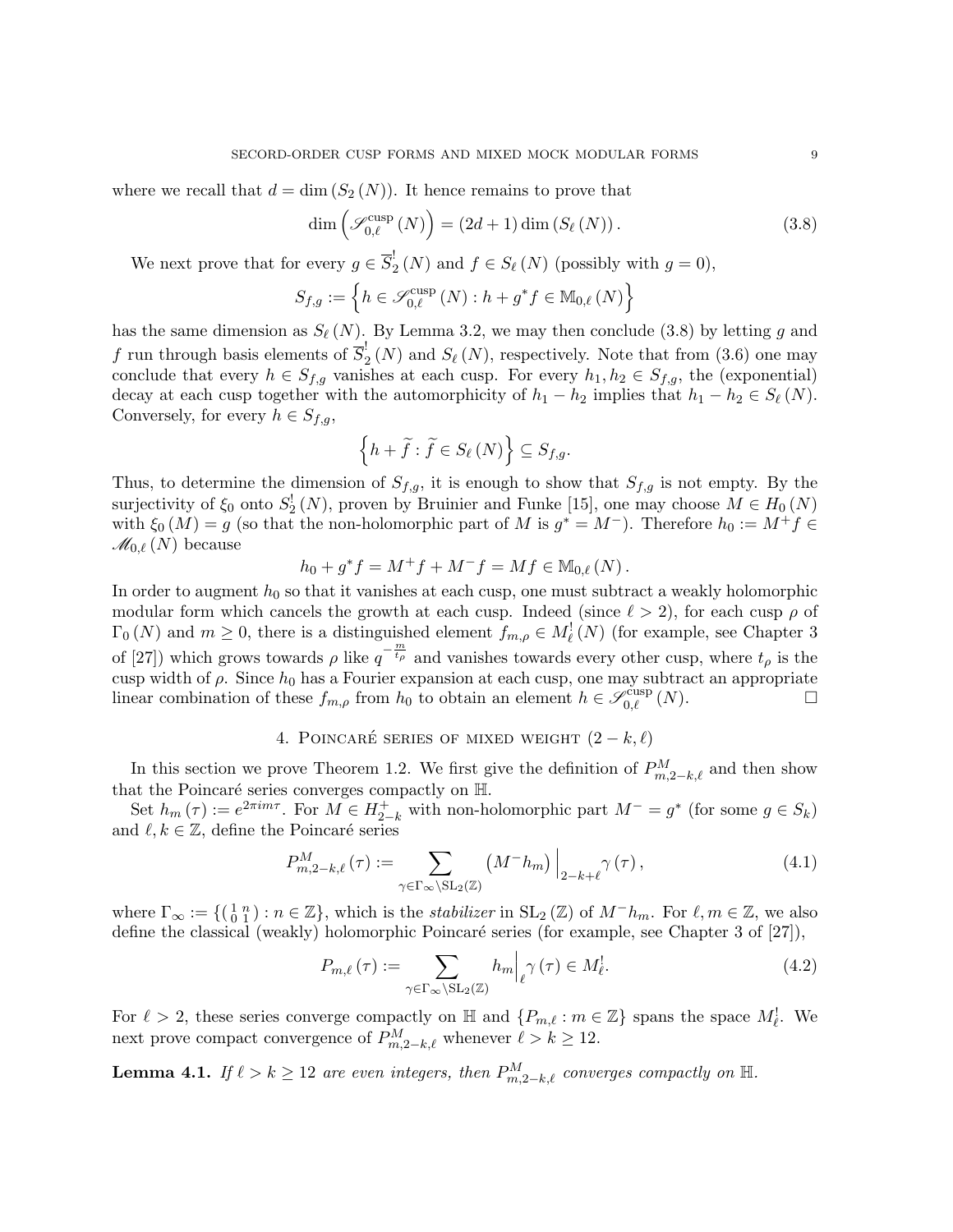Proof. We first prove the estimate

$$
M^{-}(\tau) = g^*(\tau) \ll 1,
$$
\n
$$
(4.3)
$$

where the implied constant only depends on  $q$ . Note that since

$$
g^{\ast}\left( \tau+1\right) =g^{\ast}\left( \tau\right) ,
$$

we may assume that  $0 \leq x < 1$ . We rewrite (2.2) as

$$
\frac{1}{2^{k-1}}\int_{y}^{\infty} \left(v+y\right)^{k-2} \overline{g\left(x+iv\right)} dv \ll \int_{y}^{\infty} v^{k-2} \left|g\left(x+iv\right)\right| dv. \tag{4.4}
$$

Since  $v^{\frac{k}{2}} |g(x+iv)|$  is bounded on H (by a constant depending on g) and  $k > 2$ , (4.4) is bounded by

$$
\int_{1}^{\infty} v^{k-2} |g(x+iv)| dv + \int_{y}^{1} v^{\frac{k}{2}-2} dv \ll 1.
$$

Thus (4.3) follows. Similarly,  $h_m(\tau) \ll 1$ .

We are now ready to show compact convergence of  $P_{m,2-k,\ell}^M$ . For each  $\gamma \in SL_2(Z)$ , one uses (4.3) and Im  $(\gamma \tau) = \frac{y}{|j(\gamma,\tau)|^2}$  to obtain

$$
\left| \left( g^* h_m \right) \right|_{2-k+\ell} \gamma(\tau) \right| \ll |j(\gamma, \tau)|^{k-2-\ell} |g^*(\gamma \tau)| \cdot |h_m(\gamma \tau)| \ll |j(\gamma, \tau)|^{k-2-\ell}.
$$

Since  $k-2-\ell < -2$ , one now concludes compact convergence of  $P_{m,2-k,\ell}^M$  from compact convergence of the usual weight  $2+\ell-k$  Eisenstein series. This completes the proof of the lemma.  $\square$ 

Remark. In Lemma 4.1 we restrict to  $k \geq 12$  because otherwise no  $g \in S_k$  exists. When generalizing to higher level with  $k \geq 2$ , the argument follows precisely as above, except that for  $k = 2$  the bound in (4.3) is replaced by  $g^*(\tau) \ll 1 + \log(\text{Im}(\tau))$ .

Having proven convergence, we now move on to the proof of Theorem 1.2.

*Proof of Theorem 1.2.* The automorphicity of  $P_{m,2-k,\ell}^M(\tau)$  follows by the usual argument for Poincaré series. To be more precise, for  $\delta \in SL_2(\mathbb{Z})$ , we have

$$
P_{m,2-k,\ell}^{M}\Big|_{2-k+\ell} \delta(\tau) = j(\delta,\tau)^{k-2-\ell} \sum_{\gamma \in \Gamma_{\infty} \backslash \mathrm{SL}_2(\mathbb{Z})} (M^{-}h_m) \Big|_{2-k+\ell} \gamma(\delta \tau)
$$
  
= 
$$
\sum_{\gamma \in \Gamma_{\infty} \backslash \mathrm{SL}_2(\mathbb{Z})} (M^{-}h_m) \Big|_{2-k+\ell} (\gamma \delta)(\tau) = P_{m,2-k,\ell}^{M}(\tau),
$$

where the absolute convergence proven in Lemma 4.1 is used in the last equality. We next note that, for each  $\gamma \in SL_2(\mathbb{Z})$ 

$$
L_M(\gamma,\tau) := M^{-} \Big|_{2-k} (\gamma - 1) (\tau)
$$

is a polynomial in  $j(\gamma, \tau)$  of degree at most  $k-2$  (for example, see [30]) and is hence holomorphic for  $\tau \in \mathbb{H}$ . Moreover, for each  $\gamma_0 \in \Gamma_\infty$  one has

$$
L_M(\gamma_0\gamma,\tau)=L_M(\gamma,\tau).
$$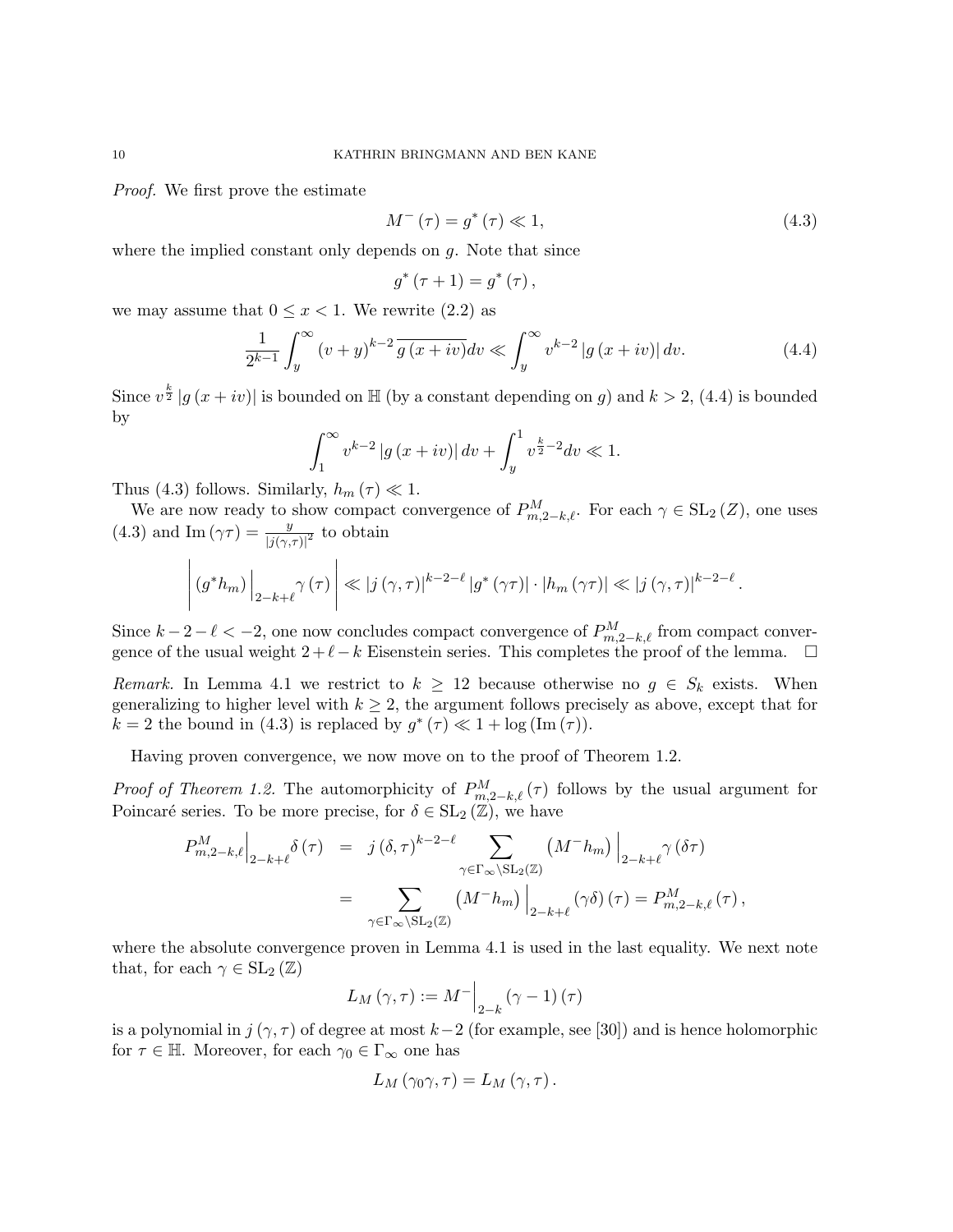Since  $P_{m,2-k,\ell}^M$  and  $P_{m,\ell}$  both converge compactly for  $\ell > k \geq 12$ , the Poincaré series

$$
Q_{m,2-k,\ell}^{M}(\tau) := \sum_{\gamma \in \Gamma_{\infty} \backslash \mathrm{SL}_2(\mathbb{Z})} L_M(\gamma,\tau) j(\gamma,\tau)^{-\ell} e^{2\pi i m \gamma(\tau)} = P_{m,2-k,\ell}^{M}(\tau) - M^{-}(\tau) P_{m,\ell}(\tau) \tag{4.5}
$$

converges compactly for  $\ell > k \ge 12$  and is holomorphic for  $\tau \in \mathbb{H}$ . Since  $L_M(\gamma, \tau) = 0$ for every  $\gamma \in \Gamma_{\infty}$ ,  $Q_{m,2-k,\ell}^{M}$  vanishes towards the cusp i $\infty$ . From (4.5) one now deduces that  $P_{m,2-k,\ell}^M \in \mathbb{M}_{2-k,\ell}$  is the completion  $(1.1)$  of  $Q_{m,2-k,\ell}^M \in \mathscr{S}_{2-k,\ell}^+$ .

The function  $M^+P_{m,\ell}$  is also clearly holomorphic on H. However, since both  $P_{m,2-k,\ell}^M$  and  $MP_{m,\ell}$  are automorphic of weight  $2 - k + \ell$ , it follows that

$$
H_{m,2-k,\ell}^M := P_{m,2-k,\ell}^M - MP_{m,\ell} = Q_{m,2-k,\ell}^M - M^+ P_{m,\ell} \in M_{2-k+\ell}^1,
$$

because it is both automorphic and weakly holomorphic.

In order to finish the proof of Theorem 1.2, it remains to show that  $Q_{m,2-k,\ell}^M$  ( $m \in \mathbb{Z}$ ) and  $P_{r,2-k+\ell}$  with  $r \in \mathbb{N}$  (resp.  $r \in \mathbb{Z}$ ) span  $\mathscr{S}_{2-k,\ell}^+$  (resp.  $\mathscr{M}_{2-k,\ell}^+$ ). Assume that  $h \in \mathscr{M}_{2-k,\ell}^+$  and choose  $g_1, \ldots, g_n \in S_k$  and  $f_1, \ldots, f_n \in M_{\ell}^!$  so that

$$
\mathcal{M}_h := h + \sum_{i=1}^n g_i^* f_i \in \mathbb{M}_{2-k,\ell}.
$$

Since the Poincaré series  $P_{m,\ell}$  with  $m \in \mathbb{Z}$  span the space  $M'_{\ell}$ , there exist  $c_{i,j} \in \mathbb{C}$ ,  $r_i \in \mathbb{N}$ , and  $m_{i,j} \in \mathbb{Z}$   $(1 \leq j \leq r_i)$  such that

$$
f_i = \sum_{j=1}^{r_i} c_{i,j} P_{m_{i,j},\ell}.
$$

Thus

$$
\mathcal{M}_h = h + \sum_{i=1}^n \sum_{j=1}^{r_i} c_{i,j} g_i^* P_{m_{i,j},\ell}.
$$
\n(4.6)

Using the surjectivity of  $\xi_{2-k}$  onto  $S_k$ , proven by Bruinier and Funke [15], for each  $g_i$  there exists  $M_i \in H_{2}^+$  $j_{2-k}^+(N)$  satisfying  $\xi_{2-k}(M_i) = g_i$ . By (4.5) and (4.6),

$$
\mathcal{H} := h - \sum_{i=1}^{n} \sum_{j=1}^{r_i} c_{i,j} Q_{m_{i,j},2-k,\ell}^{M_i} = \mathcal{M}_h - \sum_{i=1}^{n} \sum_{j=1}^{r_i} c_{i,j} g_i^* P_{m_{i,j},\ell} - \sum_{i=1}^{n} \sum_{j=1}^{r_i} c_{i,j} \left( P_{m_{i,j},2-k,\ell}^{M_i} - g_i^* P_{m_{i,j},\ell} \right)
$$

$$
= \mathcal{M}_h - \sum_{i=1}^{n} \sum_{j=1}^{r_i} c_{i,j} P_{m_{i,j},2-k,\ell}^{M_i} \in \mathbb{M}_{2-k,\ell}.
$$

Since the function H is clearly holomorphic on  $\mathbb{H}$  by definition,  $\mathcal{H} \in M^!_{2-k+\ell}$ , which is spanned by the Poincaré series  $P_{r,2-k+\ell}$  with  $r \in \mathbb{Z}$ .

Furthermore, if  $h \in \mathscr{S}_{2-k,\ell}^+$ , then H also decays exponentially at  $i\infty$  and hence  $\mathcal{H} \in S_{2-k+\ell}$ . Since the space  $S_{2-k+\ell}$  is spanned by the Poincaré series  $P_{r,2-k+\ell}$  with  $r \in \mathbb{N}$ , the proof is now complete. □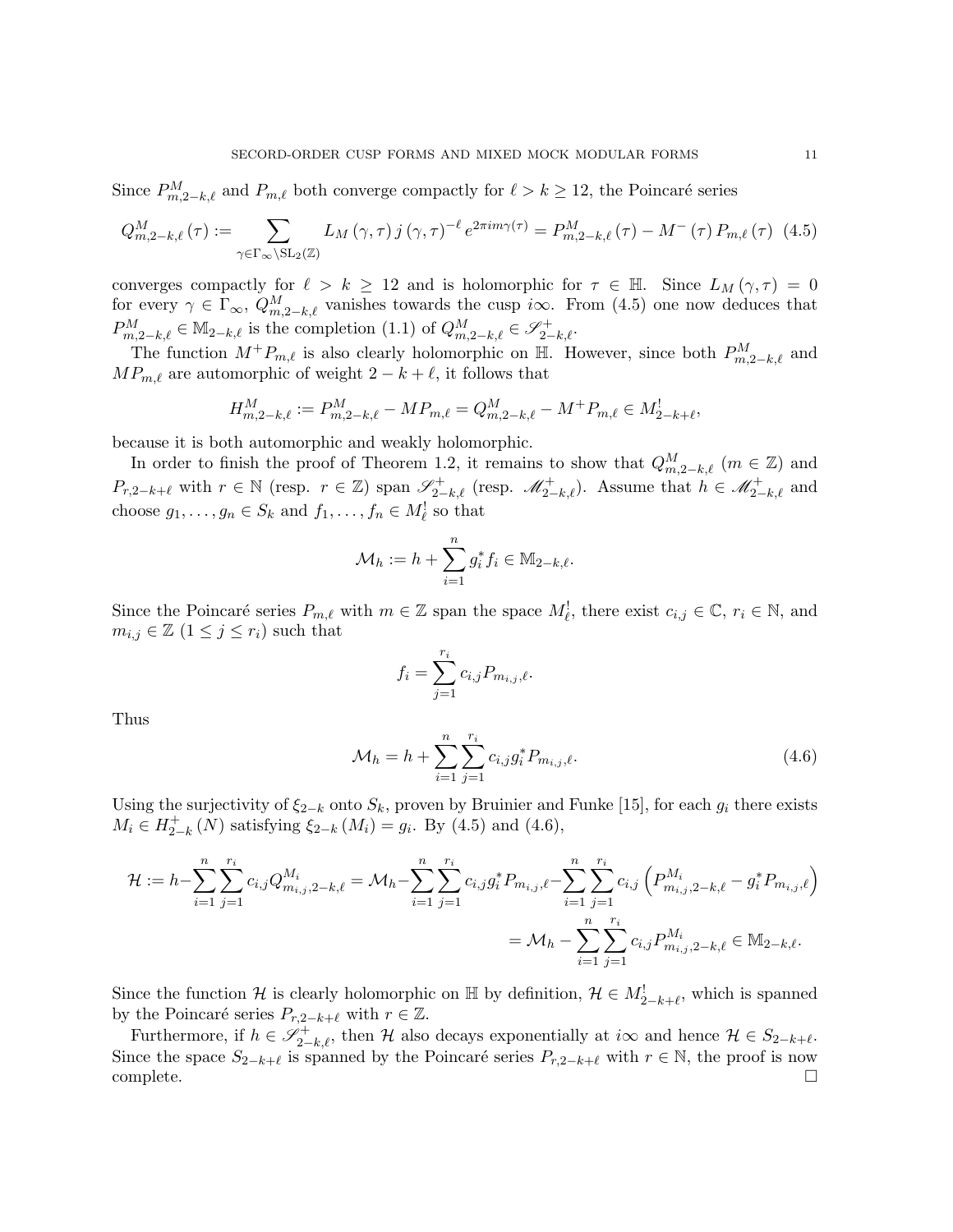#### 12 KATHRIN BRINGMANN AND BEN KANE

#### **REFERENCES**

- [1] G. Andrews, On the theorems of Watson and Dragonette for Ramanujan's mock theta functions, Amer. J. Math. 88 (1966), 454–490.
- [2] G. Andrews, *Partitions*, *Durfee symbols, and the Atkin–Garvan moments of ranks*, Invent. Math. **169** (2007), 37–73.
- R. Borcherds, Monstrous moonshine and monstrous Lie superalgebras, Invent. Math. 109 (1992), 405–444.
- [4] K. Bringmann, On the explicit construction of higher deformations of partition statistics, Duke Math. J. 144 (2008), 195–233.
- [5] K. Bringmann and A. Folsom, On the asymptotic behavior of Kac-Wakimoto characters, Proc. Amer. Math. Soc., to appear.
- [6] K. Bringmann and A. Folsom, Almost harmonic Maass forms and Kac Wakimoto characters, submitted for publication.
- [7] K. Bringmann, F. Garvan, and K. Mahlburg, Partition statistics and quasiharmonic Maass forms, Int. Math. Res. Not. 2009 (2009), 63–97.
- [8] K. Bringmann, B. Kane, and R. Rhoades, Duality and differential operators for harmonic Maass forms, Dev. Math., to appear.
- [9] K. Bringmann and K. Mahlburg, An extension of the Hardy-Ramanujan Circle Method and applications to partitions without sequences, Amer. J. Math.  $133$  (2011), 1151–1178.
- [10] K. Bringmann and J. Manschot, From sheaves on  $\mathbb{P}^2$  to a generalization of the Rademacher expansion, Amer. J. Math., to appear.
- [11] K. Bringmann and K. Ono, The  $f(q)$  mock theta function conjecture and partition ranks, Invent. Math. 165 (2006), 243–266.
- [12] K. Bringmann and K. Ono, Arithmetic properties of coefficients of half-integral weight Maass-Poincaré series, Math. Ann. 337 (2007), 591–612.
- [13] K. Bringmann and K. Ono, Dyson's ranks and Maass forms, Ann. of Math. 171 (2010), 419–449.
- [14] K. Bringmann and K. Ono, Some characters of Kac and Wakimoto and nonholomorphic modular functions, Math. Ann. 345 (2009), 547–558.
- [15] J. Bruinier and J. Funke, On two geometric theta lifts, Duke Math. J. 125 (2004), 45–90.
- [16] J. Bruinier and K. Ono, Heegner divisors, L-functions, and Maass forms, Ann. of Math. 172 (2010), 2135– 2181.
- [17] J. Bruinier and T. Yang, Faltings heights of CM cycles and derivatives of L-functions, Invent. Math. 177 (2009), 631–681.
- [18] G. Chinta, N. Diamantis, and C. O'Sullivan, Second order modular forms, Acta Arith. 103 (2002), 209–223.
- [19] J. Conway and S. Norton, Monstrous moonshine, Bull. Lond. Math. Soc. 11 (1979), 308–339.
- [20] A. Dabholkar, S. Murthy, and D. Zagier, Quantum Black Holes, Wall Crossing, and Mock Modular Forms, preprint
- [21] N. Diamantis and C. O'Sullivan, The dimensions of spaces of holomorphic second-order automorphic forms and their cohomology, Trans. Amer. Math. Soc.  $360$  (2008),  $5629-5666$ .
- [22] N. Diamantis, M. Knopp, G. Mason, and C. O'Sullivan, L-functions of second-order cusp forms, Ramanujan J. 12 (2006), 327–347.
- [23] L. Dragonette, Some asymptotic formulae for the mock theta series of Ramanujan, Trans. Amer. Math. Soc. 72 (1952), 474–500.
- [24] M. Eichler, Eine Verallgemeinerung der abelschen Integrale, Math. Z. 67 (1957), 267–298.
- [25] T. Eguchi, H. Ooguri, and Y. Tachikawa, Notes on the K3 surface and the Mathieu group  $M_{24}$ , Exper. Math.  $20$   $(2011)$ ,  $91-96$ .
- [26] P. Guerzhoy, Hecke operators for weakly holomorphic modular forms and supersingular congruences, Proc. Amer. Math. Soc. 136 (2008), 3051–3059.
- [27] H. Iwaniec, Topics in classical automorphic forms, Graduate studies in Mathematics 53, Amer. Math. Soc., Providence, RI, USA, 1997.
- [28] V. Kac and M. Wakimoto, Integrable highest weight modules over ane superalgebras and Appell's function, Comm. Math. Phys. 215 (2001), 631–682.
- [29] P. Kleban and D. Zagier, Crossing probabilities and modular forms, J. Stat. Phys. 113 (2003), 431–454.